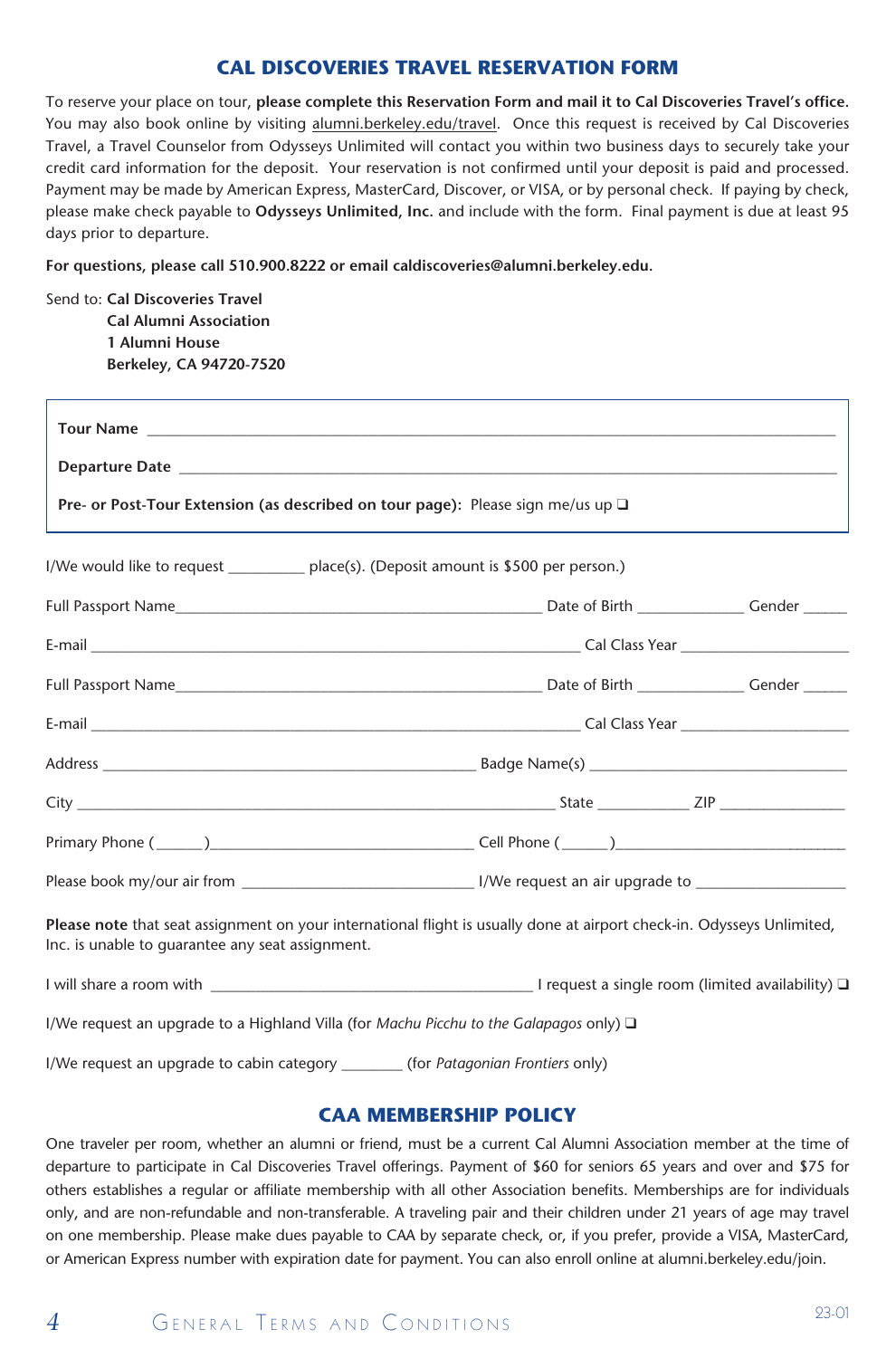



THE SMALL GROUP TRAVEL EXPERIENCE

# General Terms and Conditions *Important Information About Your Tour*

Please read this information carefully, as payment of a deposit represents your acceptance of the following Terms and Conditions.

## Tour Prices

Tour prices quoted are guaranteed through December 31, 2023, and include accommodations based on double occupancy; airfare from your departure city; airline taxes, surcharges, fees, and port charges and cruise line fees (where applicable), which are subject to change until final payment has been made; internal air, rail, and motorcoach transportation; meals, sightseeing, and transfers as described; hotel taxes; entrance fees for included sightseeing; the services of an Odysseys Unlimited Tour Director; luggage handling for one bag per person; and all gratuities as described below. Please note that the cost of air upgrades is subject to change.

## **Gratuities**

Tour prices include all gratuities for local guides, dining room servers, airport and hotel porters, and all drivers on base tours and on optional extensions when accompanied by an Odysseys Unlimited representative. Please note that gratuities for the Odysseys Unlimited Tour Director and shipboard personnel (if a cruise is included in your tour) are not included. These tips are optional and should be extended on a voluntary basis. Gratuities are not included on "On Your Own" optional extensions.

# Not Included in Your Tour Price

Airfare from your hometown to your departure city; costs of passports and visas; personal expenses such as beverages, laundry, room service, and meals not specified; immunizations, inoculations, and COVID-19 testing; communications charges; airport transfers when purchasing a landonly package; gratuities to your Odysseys

Unlimited Tour Director and shipboard personnel (if a cruise is included in your tour), which are at your discretion (suggested gratuities: \$10-\$15 per guest, per day); and a Travel Protection Plan. Additional baggage fees levied directly by the airline(s) may apply and are subject to change at any time. You should confirm directly with your airline(s) prior to departure.

## Registration and Payment

A deposit of \$500 per person confirms your reservation and is fully refundable up to 95 days prior to departure. Full payment is due at least 95 days prior to departure and may be made by personal check or credit card. Odysseys Unlimited, Inc. reserves the right to cancel any reservations that are not paid in full at any time after final payment is due. If you make your reservation after the final payment date, payment in full will be required upon reservation.

## Cancellations and Refunds

If you must cancel your tour, the effective date of cancellation will be upon our receipt of your notification. All cancellations need to be submitted in writing to Cal Discoveries Travel. Refunds for cancellations are subject to the following per person charges:

#### *For all tours (except as noted)*

| Full refund       |
|-------------------|
| 25% of tour price |
| 50% of tour price |
| 75% of tour price |
| No refund         |
|                   |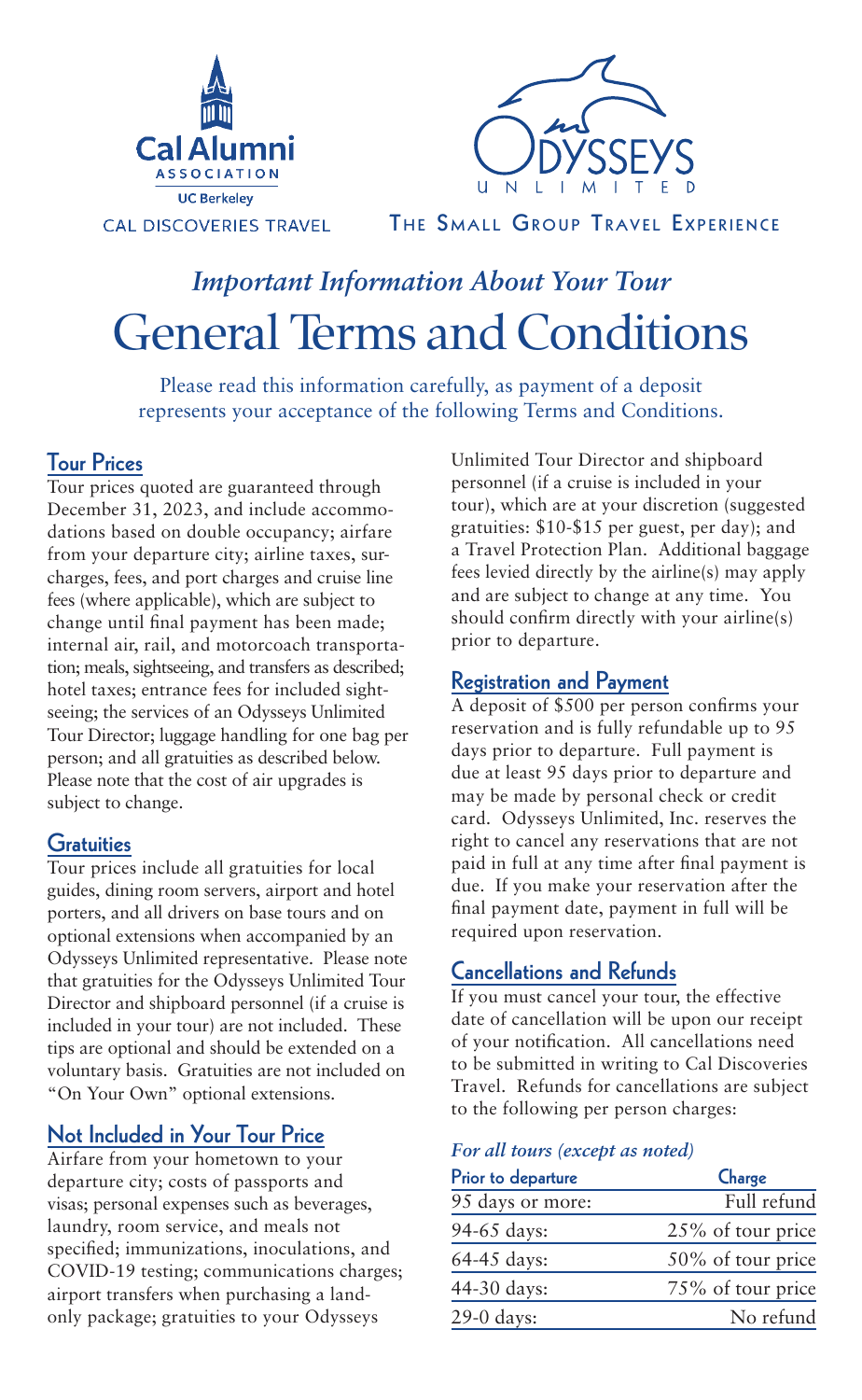#### *For Ancient Greece, Egypt & the Eternal Nile, Journey through Vietnam, Machu Picchu to the Galapagos, Patagonian Frontiers*

| Prior to departure | Charge            |  |
|--------------------|-------------------|--|
| 95 days or more:   | Full refund       |  |
| 94-65 days:        | 50% of tour price |  |
| 64-30 days:        | 75% of tour price |  |
| 29-0 days:         | No refund         |  |

Please note that we will not refund the cost of any unused portion of your tour package. Trip cancellation insurance is available from CAA and information will be sent after you reserve. You may research travel insurance online at travelinsure.com/calalumni. If due to unforeseen circumstances Odysseys Unlimited, Inc. cancels your tour, you will receive a complete refund of all payments you have made to us.

#### Pre-Departure

Upon reservation, you will be able to access all information regarding your tour in My Odyssey, our secure on-line portal. This material includes your invoice, a detailed day-by-day itinerary, visa requirements (if applicable), and more. Your final tour documents, including airline itineraries (with e-ticket numbers), will be available in the portal two to three weeks before departure.

## Single Travelers

We welcome single travelers, and offer a limited number of single accommodations on each tour. Because hotel and cruise rates are priced by the room or cabin, the per person cost for accommodations occupied by one person is higher than that shared by two people. We endeavor to keep single supplements at a reasonable cost. Please note that single rooms in many foreign hotels may be smaller than those to which you are accustomed.

#### Changes to Your Reservation

We will not charge a fee for any changes made to your reservation outside of 95 days before departure. From 94 to 30 days before departure, if you make any changes to your reservation, a \$100 per person administrative fee will apply, in addition to any fees or penalties imposed by airlines, hotels, or other third parties. Changes are subject to availability and cannot be guaranteed. If your reservation changes from double occupancy to single occupancy for any reason, you will be charged the single

supplement. **No changes to your reservation can be made within 30 days of departure.** 

#### Required Information

Upon reservation, we will need to obtain from you the following, in accordance with the Transportation Security Administration's (TSA) Secure Flight program (for details, please visit tsa.gov), as well as for our international travel partners: **your full legal name as it appears on your passport, as well as your date of birth and gender** (for details, please visit tsa.gov). In addition, airlines may require that we provide them with your contact information prior to departure. In the event an airline ticket is issued with incorrect information you have provided, or if you use a different passport than originally cited, you will be responsible for charges associated with the ticket's reissue.

#### Travel Documents

A passport valid for at least six months after the completion of your tour is required for U.S. citizens on all of our international tours. For all domestic tours, where we fly into a U.S. city to begin the tour or out of a U.S. city at the end, you must present a valid U.S. governmentissued photo identification. Starting on May 3, 2023, your government-issued photo ID must be REAL ID-compliant (or you can present an alternate form of ID, such as a passport). Visit www.dhs.gov/real-id or contact your local DMV for more information. If your tour requires a visa(s), we strongly recommend that you have at least six blank visa pages available; for tours not requiring a visa(s), we recommend that your passport have at least three blank visa pages. We will send you specific visa and entry requirements after you make a reservation. You are responsible for obtaining these documents. If you need to obtain a visa, we recommend our preferred provider G3 Global Services. If you are traveling with a minor, please contact us for special entry requirements. If you are not a U.S. citizen, please contact your embassy or consulate to ensure you obtain the proper documentation.

#### Smoking

For the convenience of the majority of our travelers, Odysseys Unlimited, Inc. has a No Smoking policy (including e-cigarettes and vaping) on all tour buses. We will arrange sufficient rest stops so those who wish to smoke may do so.